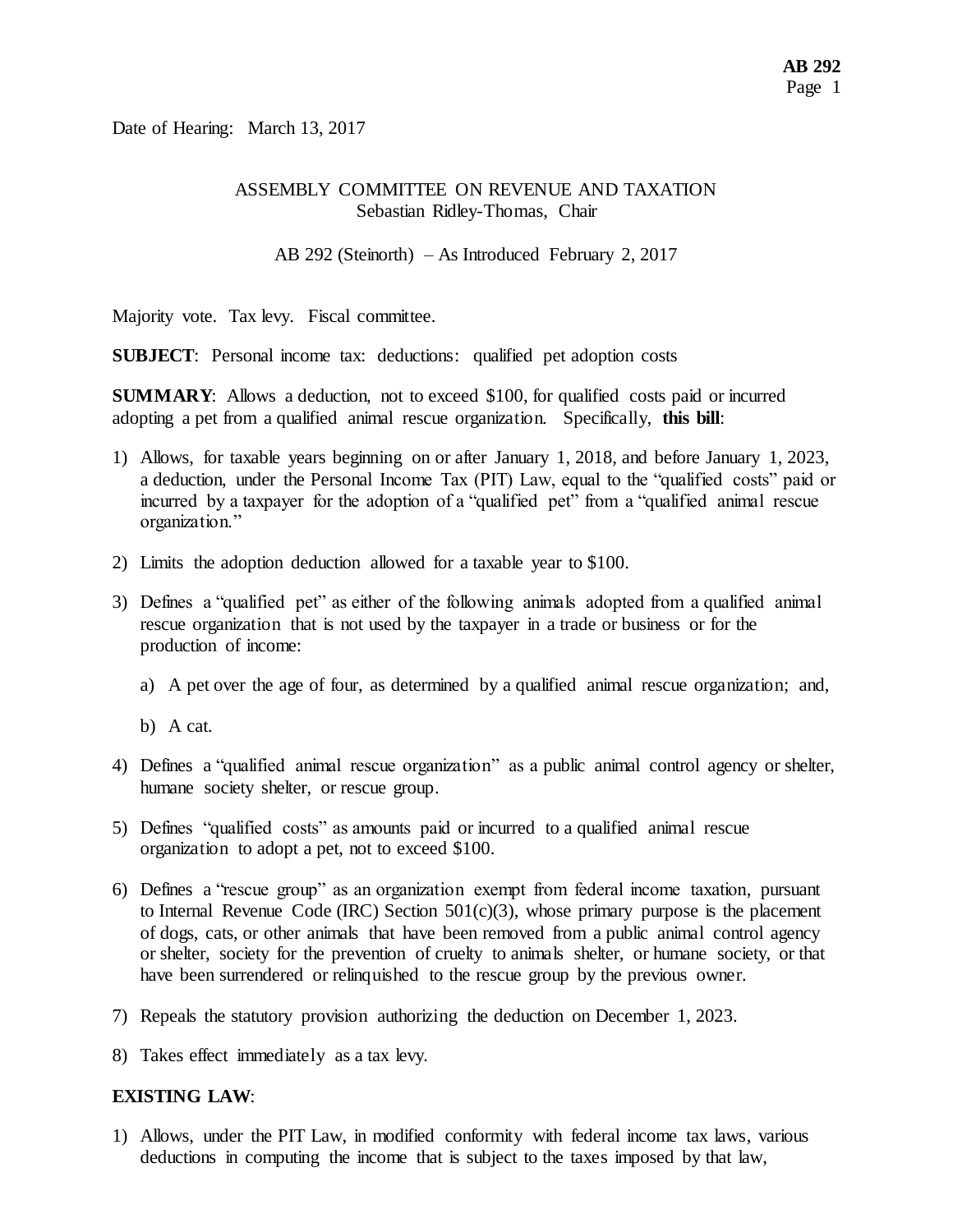including miscellaneous itemized deductions that are allowed only to the extent that the aggregate amount of those deductions exceed 2% of adjusted gross income (AGI).

2) Allows for the deduction of certain expenses to arrive at a taxpayer's AGI. These expenses include certain trade and business expenses, losses from the sale or exchange of certain property, alimony, and moving expenses. Thus, all taxpayers with these types of expenses receive the benefit of a deduction, regardless of whether the taxpayer itemizes deductions or uses the standard deduction. These deductions are known as "above-the-line" deductions.

**FISCAL EFFECT**: The Franchise Tax Board (FTB) estimates General Fund revenue losses of \$150,000 in fiscal year (FY) 2018-19 and \$150,000 in FY 2019-20.

### **COMMENTS**:

1) Authors Statement: The author has provided the following statement in support of this bill:

AB 292: Rescue Pet Deduction would increase the rate of adoption for older shelter cats and pets through the incentive of a \$100 tax deduction for adopting an animal over the age of four years. The Rescue Pet Deduction has been tailored to apply only to pets that are in the most need of adoption. In return, the higher rates of adoption that AB 292 encourages would relieve pressure on county budgets and local taxpayers by reducing shelter overcrowding.

- 2) Committee Staff Arguments:
	- a) Arguments in Support: According to Project Paw, "[t]his bill helps to promote animal adoptions and will save lives. At all times, animal shelters and adoptions organizations are overwhelmed with animals who desperately need to find homes. Many of these shelters and organizations do not have personnel or resources to effectively promote the adoptions they work so hard to achieve. This bill would facilitate adoptions for our state's citizens and allow animals, who might otherwise die in the shelters, to leave them for a happy home."
	- b) Arguments in Opposition: According to the California Tax Reform Association, "[p]romoting the adoption of animals from animal rescue organizations is a laudable goal. However, achieving that goal through the mechanism of a tax deduction is poor public policy." Specifically, the Tax Reform Association states that deductions are generally only available to those who earn enough to itemize. Additionally, the act of adopting an animal from a rescue organization is motivated by compassion, not finance.
	- c) What is a "tax expenditure"? Existing law provides various credits, deductions, exclusions, and exemptions for particular taxpayer groups. In the late 1960s, U.S. Treasury officials began arguing that these features of the tax law should be referred to as "expenditures" since they are generally enacted to accomplish some governmental purpose and there is a determinable cost associated with each (in the form of foregone revenues). This bill enacts a new tax expenditure program, in the form of a PIT deduction, to encourage the adoption of pets from qualified animal rescue organizations.
	- d) How is a tax expenditure different from a direct expenditure? As the Department of Finance notes in its annual Tax Expenditure Report, there are several key differences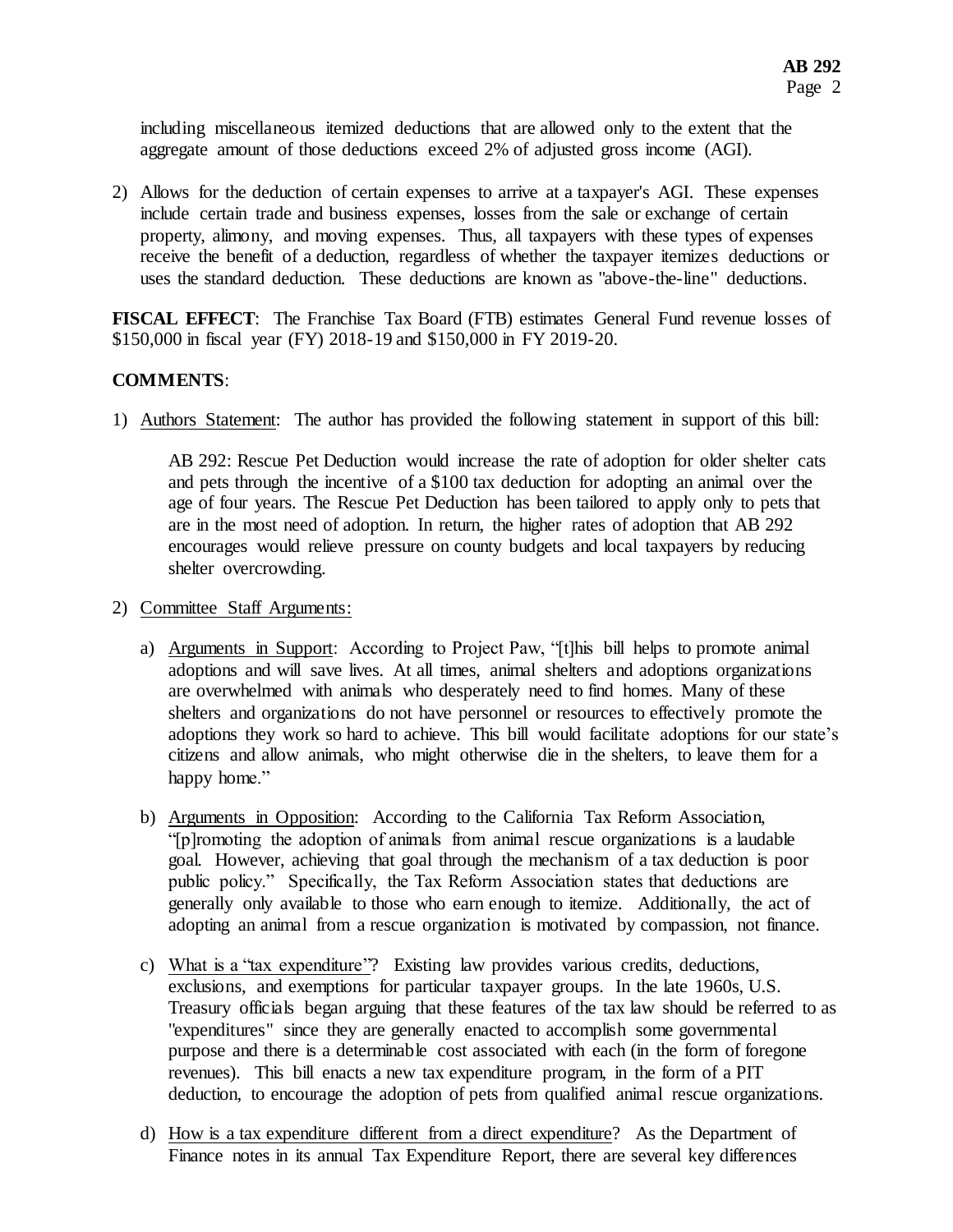between tax expenditures and direct expenditures. First, tax expenditures are reviewed less frequently than direct expenditures once they are put in place. This can offer taxpayers greater certainty, but it can also result in tax expenditures remaining a part of the tax code without demonstrating any public benefit. Second, there is generally no control over the amount of revenue losses associated with any given tax expenditure. Finally, it should also be noted that, once enacted, it takes a two-thirds vote to rescind an existing tax expenditure absent a sunset date. This effectively results in a "one-way ratchet" whereby tax expenditures can be conferred by majority vote, but cannot be rescinded, irrespective of their efficacy, without a supermajority vote.

- e) Above-/Below-the-Line Deduction: An above-the-line deduction is a deduction that allows a taxpayer to subtract amounts from gross income when calculating their "adjusted gross income." If the deduction is taken above the line, it is used to determine the taxpayer's AGI. An above-the-line deduction can be taken by any taxpayer regardless of whether the taxpayer itemizes. Moreover, an above-the-line deduction reduces AGI, and having a smaller AGI can lower many subsequent calculations which will further reduce taxes. As a result, above-the-line deductions are more advantageous than those taken below the line. Once AGI is determined, a taxpayer can either itemize deductions or take the standard deduction, whichever is greater. Once itemized deductions exceed the standard deduction, other smaller deductions, such as miscellaneous expenses, can be applied to increase tax savings. However, in order to take advantage of a miscellaneous deduction, total expenses must exceed 2% of AGI. This bill enacts a below the line, miscellaneous deduction.
- f) Incentive or Reward? Generally, tax expenditures are enacted to encourage socially beneficial behavior that would not take place without a financial incentive. As noted above, this bill establishes a deduction to encourage the adoption of pets from qualified animal rescue organizations. It would be difficult to find a person who did not consider this a worthy goal. At the same time, however, this bill limits the deduction amount to \$100 per taxable year. Applying a marginal tax rate of 9.3%, this would translate to a tax break of less than \$10. The Committee may wish to consider whether such an incentive is likely to encourage people to engage in "new" behavior, or whether it would simply reward people who would have adopted a pet in the absence of a deduction. Finally, this bill proposes to enact a below the line, miscellaneous deduction. Given that less than one-half of individual California taxpayers itemize their deductions; and given that an even smaller percentage of itemizers will exceed the 2% floor for miscellaneous deductions, very few people will actually be able to claim this deduction.
- g) Prior Legislation:
	- i) AB 976 (Steinorth), of the 2015-16 Legislative Session, is identical to this bill. AB 976 was held on the Senate Committee on Appropriations' Suspense File.
	- ii) AB 2326 (Dickinson), of the 2013-14 Legislative Session, would have allowed a deduction for qualified costs paid or incurred adopting a pet from a qualified animal rescue organization. AB 2326 was held on the Assembly Committee on Appropriations' Suspense File.
	- iii) AB 233 (Smyth), of the 2009-10 Legislative Session, would have allowed a deduction for qualified costs paid or incurred by a taxpayer for the adoption of a pet from a